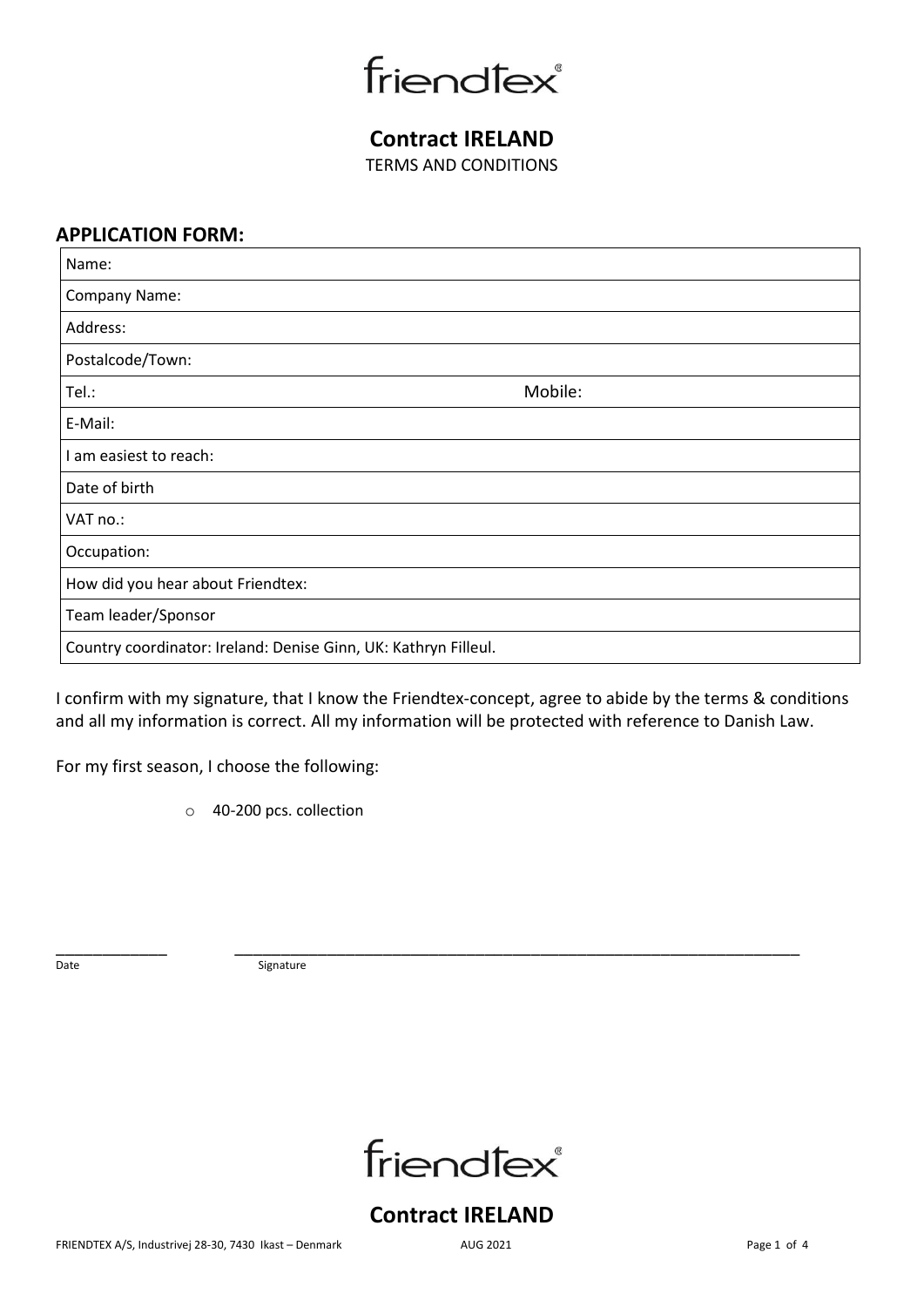## **1. YOUR COLLECTION ORDER**

| <b>Collection order:</b>               | 40 pieces             | 80 pieces             | 125 pieces            | 200 pieces            |
|----------------------------------------|-----------------------|-----------------------|-----------------------|-----------------------|
| Assortment:                            | Friendtex and<br>Once | Friendtex and<br>Once | Friendtex and<br>Once | Friendtex and<br>Once |
| <b>Extra Collection Discount</b>       | None                  | 5%                    | 10%                   | 20%                   |
| Exchange                               | 2x10                  | 3x10                  | 4x10                  | 5x10                  |
| NEW Consultant,<br>first season        | 4x10                  |                       |                       |                       |
| Extra Discount on<br>subsequent orders | None                  | 5%                    | 10%                   | 20%                   |

Your Collection Order must be a minimum of 40 pieces.

## **2. YOUR PURCHASE PRICE**

- 2.1.Your purchase price is half the catalogue price\*, plus 25% vat. (\*With some exceptions- shoes.)
- 2.2. Ordering a collection of minimum 40/80 pieces will allow you to purchase 8 pieces for your own wardrobe with extra 20% discount. Ordering a collection of minimum 125/200 pieces will allow you to purchase 15 pieces for your own wardrobe with extra 20% discount.
- 2.3.You receive extra discount as per the grid above if your order exceeds 80 pieces from women's, basics and shoes. Those who avail of the 200/125 or piece collection will maintain the extra 20%/ 10%/ 5% off subsequent orders provided you opt for the discount, but there is NO Return/ Exchange on these items.

## **3. TERMS, FIRST SEASON AS A FRIENDTEX CONSULTANT:**

- 3.1. **You must pre-pay 25% of the value of your collection prior to despatch** and the remainder to be paid in instalments as per payment terms. In your first season, your maximum credit limit may not exceed € 3000.
- 3.2 In your first season as a Friendtex consultant, you have the opportunity to exchange all 40 pcs of your collection.
- 3.3 If you decide this business is not for you, you can return maximum 60 pieces from your main collection within 5 weeks from the date of invoice. A credit note for the returned items will be issued and a refund will be lodged to your account.

## **4. COLLECTION EXCHANGE RIGHT:**

4.1 Your Collection exchanges must be completed before May 5th for S/Summer and Nov. 5th for A/Winter. Items chosen in your Collection Exchange DO NOT qualify for 3 week Return right. The cost of sending it to Friendtex Ireland/UK has to be covered by you.

## **5. FREIGHT COSTS**

5.1 Each shipment (invoice) costs 12 euro, regardless the no. of boxes or items being sent.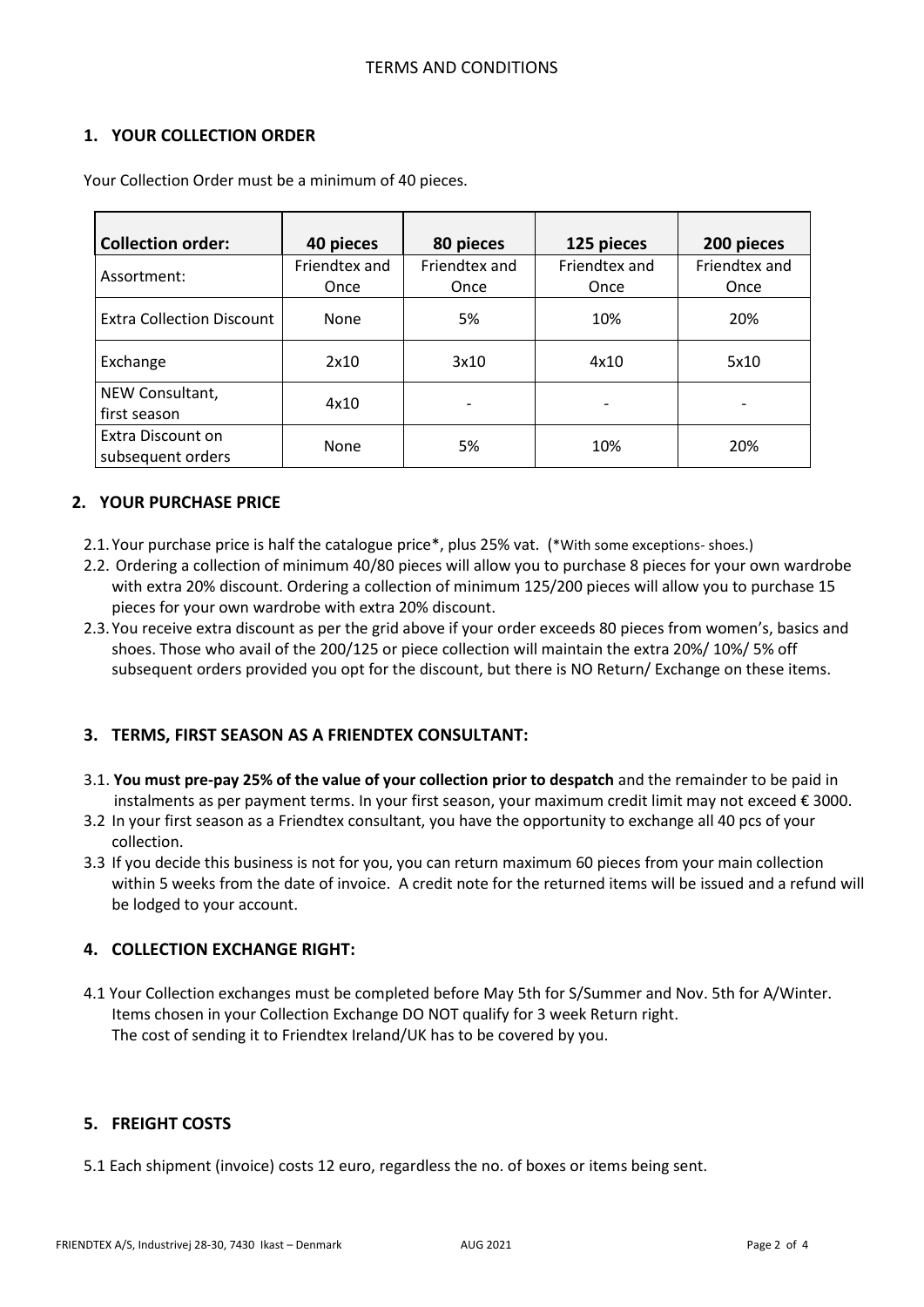### **6. PAYMENT TERMS**

6.1 Collection invoice must be paid in: 4,3,2 or 1 instalments depending on the month in which your collection is invoiced and shipped.

#### **SPRING / SUMMER SEASON**

| Collection invoiced in: |   | Instalments Due date for Instalment |
|-------------------------|---|-------------------------------------|
| January                 | 4 | 1/3, 1/4, 1/5, 1/6                  |
| February                | 3 | 1/4, 1/5, 1/6                       |
| March                   | 2 | 1/5, 1/6                            |
| April, May,             |   | 1/6                                 |

#### **AUTUMN / WINTER SEASON**

| Collection invoiced in: | Instalments | Due date for Instalments |
|-------------------------|-------------|--------------------------|
| August                  | ર           | 1/10, 1/11, 1/12         |
| September               |             | 1/11, 1/12               |
| Oct., Nov.              |             | 1/12                     |

6.2.All other Invoices are payable within 3 weeks from date of Invoice.

#### **6.3 MISSED PAYMENTS WILL DELAY THE DESPATCH OF GOODS, AND MAY RESULT IN ORDERS BEING**

**CANCELLED.** Any unpaid sums due to Friendtex will result in interest being applied at a rate of 1% per month from due date and legal proceedings may ensue to recoup the outstanding amount, interest and costs if not paid as per contract.

6.4 After your first season, your maximum credit limit may not exceed € 7.000.

### **7. RETURN RIGHT:**

- 7.1. You have a Return Right on all invoiced goods (except those received in your Collection and Collection Exchange) of 3 weeks from date of Invoice. Once an item has been entered into the system as a RETURN, it must be sent to Friendtex Ireland/UK within 2 days. The cost for sending it to Friendtex Ireland/UK has to be covered by you. There is a Return Fee of € 2.50 per piece.
- 7.2. Items must be returned in the condition in which they were received. (i.e. folded properly in a new clear plastic bag with the label intact). Please do not write on the original label. If the items are not returned as above, the return fee per piece is  $\epsilon$  3.00.

**Ireland Returns/Exchanges** to be sent to Denise Ginn, Holly House, Beaumont Avenue, Blackrock, Cork

### **8. BONUS**

A bonus can be achieved at the end of each season based on your purchases (excluding sales/marketing materials, freight costs & all fees).

- Purchases greater than  $\epsilon$  4,000 (ex vat) earn  $\epsilon$  300 (ex vat).
- Purchases greater than  $\epsilon$  6,000 (ex vat) earn  $\epsilon$  450 (ex vat).
- Purchases greater than  $\epsilon$  8,000 (ex vat) earn  $\epsilon$  600 (ex vat).
- Purchases greater than € 10,000 (ex vat) earn € 750 (ex vat).
- Purchases greater than  $\epsilon$  12,000 (ex vat) earn  $\epsilon$  900 (ex vat).
- Purchases greater than  $\epsilon$  14,000 (ex vat) earn  $\epsilon$  1050 (ex vat).
- Purchases greater than  $\epsilon$  16,000 (ex vat) earn  $\epsilon$  1200 (ex vat).